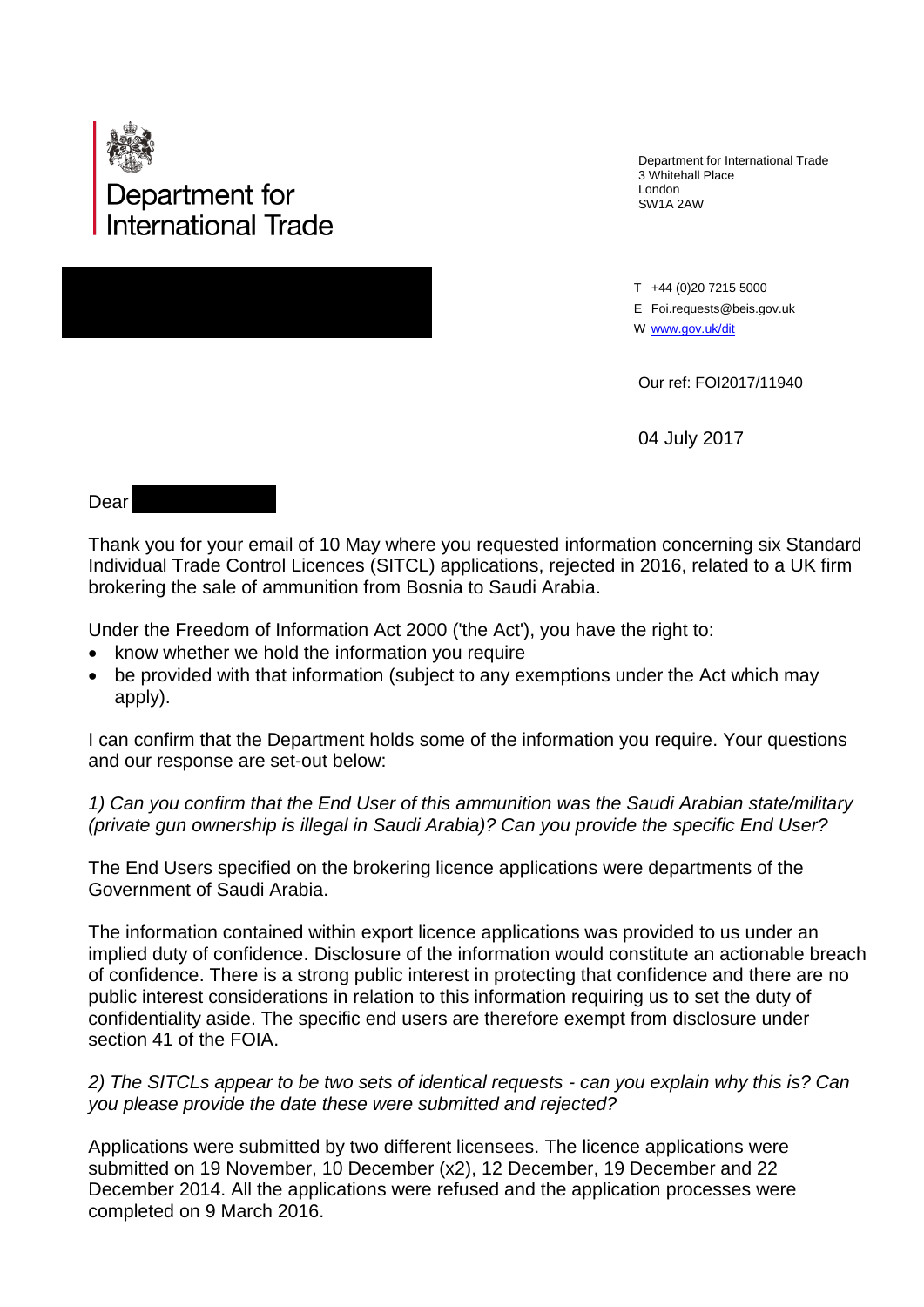*3) Having checked the Campaign Against the Arms Trade's online database of licences granted by the UK government, these appears to be the first SITCLs to have been rejected for export to Saudi Arabia. Is this correct? Was this as a result of a change in policy? If so, please provide a copy/summary of the new policy?*

We generally retain records for a period of 10 years. These are the only SITCL applications in which the goods intended to go to Saudi Arabia were refused. Our policy remains unchanged in that all licence applications are assessed on a case-by-case basis against the Consolidated EU and National Arms Export Licensing Criteria, known as the Consolidated Criteria. A licence would not be granted if to do so was inconsistent with any of the Criteria.

*4) Given that these SITCLs have been rejected on the basis that the ammunition may be diverted, can you say where the UK government feared the ammunition would be sent and to whom? The ammunition includes NATO and non-NATO standard ammunition, did you consider this when rejecting the SITCLs and how did this influence your conclusion that there was a risk of diversion?*

When considering export and brokering licence applications, we draw on all available information, including reports from NGOs and our overseas network. For these applications we determined the stated end user was not the intended recipient. We consequently concluded there was an unacceptable risk that the items would be diverted within the buyer country or reexported under undesirable conditions. We will not speculate on where the ammunition might have ended up.

*5) The rejection of these SITCLs indicate that the UK government does not trust the Saudi authorities to honour their End User Certificates, guaranteeing that the equipment will not be diverted. Is this a fair assessment?*

No, Saudi Arabia is a valued trading partner of the UK. An End User Certificate is only one element in the assessment of an export or brokering licence application: the provision of such a document is no guarantee that a licence would be granted.

*6) Given this question mark over the Saudi authorities' adherence to End User Certificates, is it safe for any export or brokering licences to be issued for military equipment to be sent to Saudi Arabia?* 

All export and brokering licence applications are assessed on a case-by-case basis against the Consolidated Criteria. A licence would not be granted if to do so was inconsistent with any of the Criteria.

## *7) Did you inform the Bosnian authorities of your decision given the risk that the ammunition would be exported to Saudi Arabia through a different route?*

Bosnia-Herzegovina is not party to the European Union mechanism of denial notifications. Consequently, there is no established mechanism through which the Export Control Organisation could have informed the Bosnian authorities.